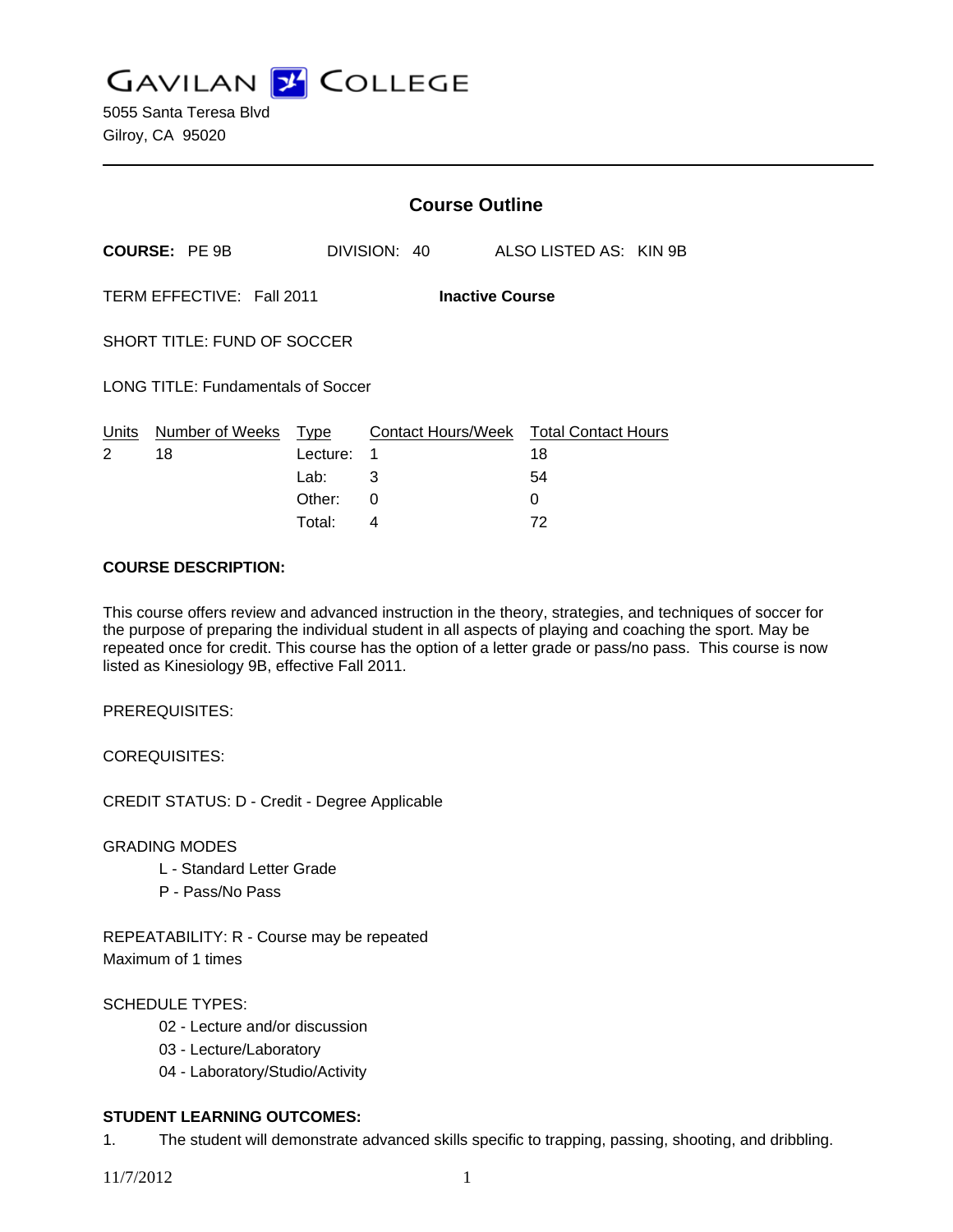Measure: Performance ILO: 7, 2, 1 GE-LO: E1

2. The student will recognize various systems of play common to soccer and react accordingly. Measure: Demonstration, Observation ILO: 7, 2, 1, 4 GE-LO: A1, A2, E1

3. The student will analyze and interpret rules, advanced strategies, and a variety of offensive and defensive theories.

Measure: Written test, Performance test ILO: 7, 1, 2, 4 GE-LO: A1, A2, E1

# **CONTENT, STUDENT PERFORMANCE OBJECTIVES, OUT-OF-CLASS ASSIGNMENTS**

Inactive Course: 11/08/2010

This course is now listed as Kinesiology 9B, effective Fall 2011.

Curriculum Approval Date: 03/22/2010

12 Hours

Introduction and discussion of course syllabus and grading procedures. Review of equipment needs and additional conditioning and stretching for soccer. Advanced trapping and passing. More detailed instruction in the essential skills of trapping and passing, including the mechanics involved. Students who repeat this class will become more proficient in these advanced skills through supervised repetition and practice.

HW: Students will develop a list of stretching and conditioning exercises explaining the specific benefits to soccer players. They will watch several professional matches and write descriptions of the advanced trapping and passing skills observed.

SPO: Students will utilize the correct methods of stretching and participate in conditioning drills. They will demonstrate and explain the passing and trapping skills presented.

### 8 Hours

Advanced shooting. Skills such as utilizing the instep, chipping, volley and bending the ball will be practiced. Advanced dribbling. Advanced mechanics involved in dribbling the soccer ball, such as inside/outside of the foot, instep, sole of the foot, and feints, will be presented. Lecture, discussion, video, and guided practice will be utilized. Through supervised repetition of the drills students who repeat this class will become more proficient in these skills.

HW: Students will watch video and live matches and analyze successful shooting techniques. They will make a list of the shooting skills they observe.

SPO: Advanced shooting techniques will be demonstrated by the students. They will be able to analyze the various skills involved in executing all types of shots. Dribbling skills and their effectiveness in the various areas of the field of play will be evaluated by the students.

# 16 Hours

Advanced defending. Essential defensive techniques and proper mechanics will be demonstrated and a team philosophy will be discussed. Focus will be on 1v1, 2v2, and sheperding. Advanced goalkeeping. Focus will include high balls, punching, diving and redistribution. Sequential drills will be utilized. Students who repeat this class will become more advanced defenders. They will become more proficient through supervised practice.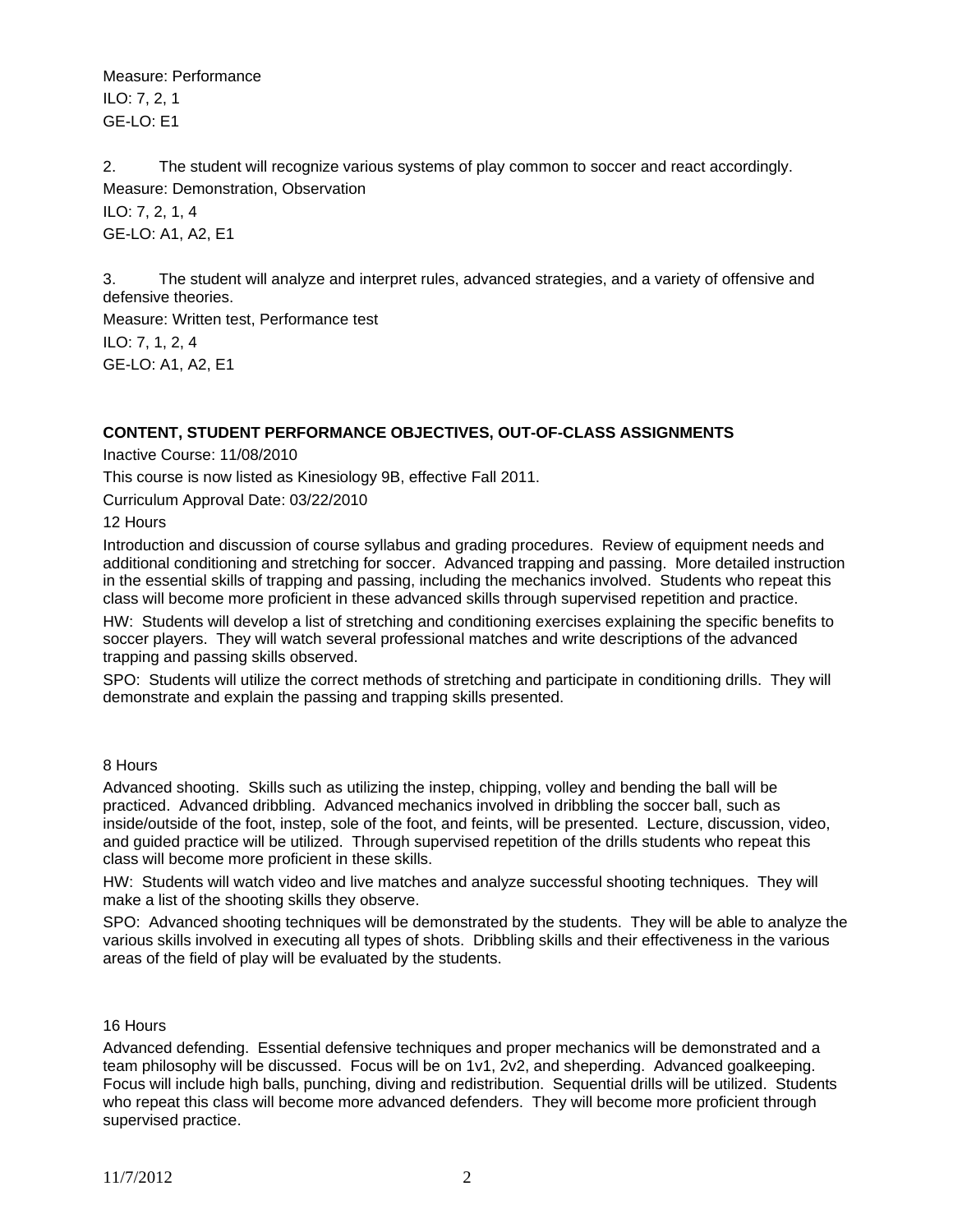HW: Students will watch live matches and/or videos and share observations of defensive techniques with fellow classmates. They will explain the defensive system or lack-there-of that the teams are utilizing. Successes or failures of those systems will be described. Students will evaluate the advanced skills demonstrated by the goalkeepers.

SPO: Students will be able to explain and demonstrate these defensive skills. They will demonstrate the proper form and skills used in goalkeeping. Students will participate in a variety of situational drills.

#### 8 Hours

Advanced passing and shooting. Students will be presented information on and practice chipping, top of the instep, and inside of the instep shooting as well as disguising passes, give-n-go's, overlapping, feints, and proper usage of the areas of the field (offensive third, middle third, and defensive third). Advanced defending. Situations, philosophies, and strategies involved in defending will be discussed. Students who repeat this course will become more proficient in executing passing and shooting techniques through supervised repeated practice. They will become more skilled at defending.

HW: Students will watch and evaluate professional or 4-year college players in match situations and analyze the effectiveness of the players skills in utilizing the proper areas of the field. They will also track what defense is being utilized and note what adjustments are being made and how effective they are.

SPO: Students will be able to demonstrate their skills in practical game applications. They will discuss a variety of strategies involved in defending.

#### 8 Hours

Systems of play. Review systems of play, including the student's ability to explain the tatics behind each system. Advanced systems of play showing strategy and philosophy will be introduced. Set plays. Throwins, freekicks (both direct and indirect), and corners will be reviewed. Students who repeat the class will benefit from the supervised repetition of practice. They will be provided the opportunity to teach a set play to the rest of the class.

HW: Students will watch matches at all levels and evaluate in writing the systems of play in use and how successful or not they were. They will track the systems and note when adjustments were made as well as evaluate how well the systems matched up against each other. They will also evaluate how well the system of play reflected the team's ability and skills to run that system. Students will evaluate the effectiveness of the set plays used by the teams.

SPO: Students will be able to recognize, explain, and demonstrate the various systems of play. They will be able to apply the appropriate skills necessary to execute set plays.

#### 16 Hours

Laws of the game. Lecture, discussion, and test on the rules of soccer. Interclass play. Semester review. Student's skills and their ability to execute formations will be evaluated during this time. Students who repeat the course will become more proficient in their skills through supervised practice.

HW: Students will analyze a professional level game and write their interpretation of the officials rulings. They will watch a match and write a critique utilizing the information gained in class. Students will meet to review for the final.

SPO: Students will complete a test on the rules of soccer. Students who repeat this class will demonstrate their knowledge of the rules of the game by analyzing and interpreting these rules by refereeing scrimmages and making the correct calls depending on the infraction. Students will demonstrate their playing skills and the rules of the game through interclass play and by refereeing scrimmages.

2 Hours Final.

### **METHODS OF INSTRUCTION:**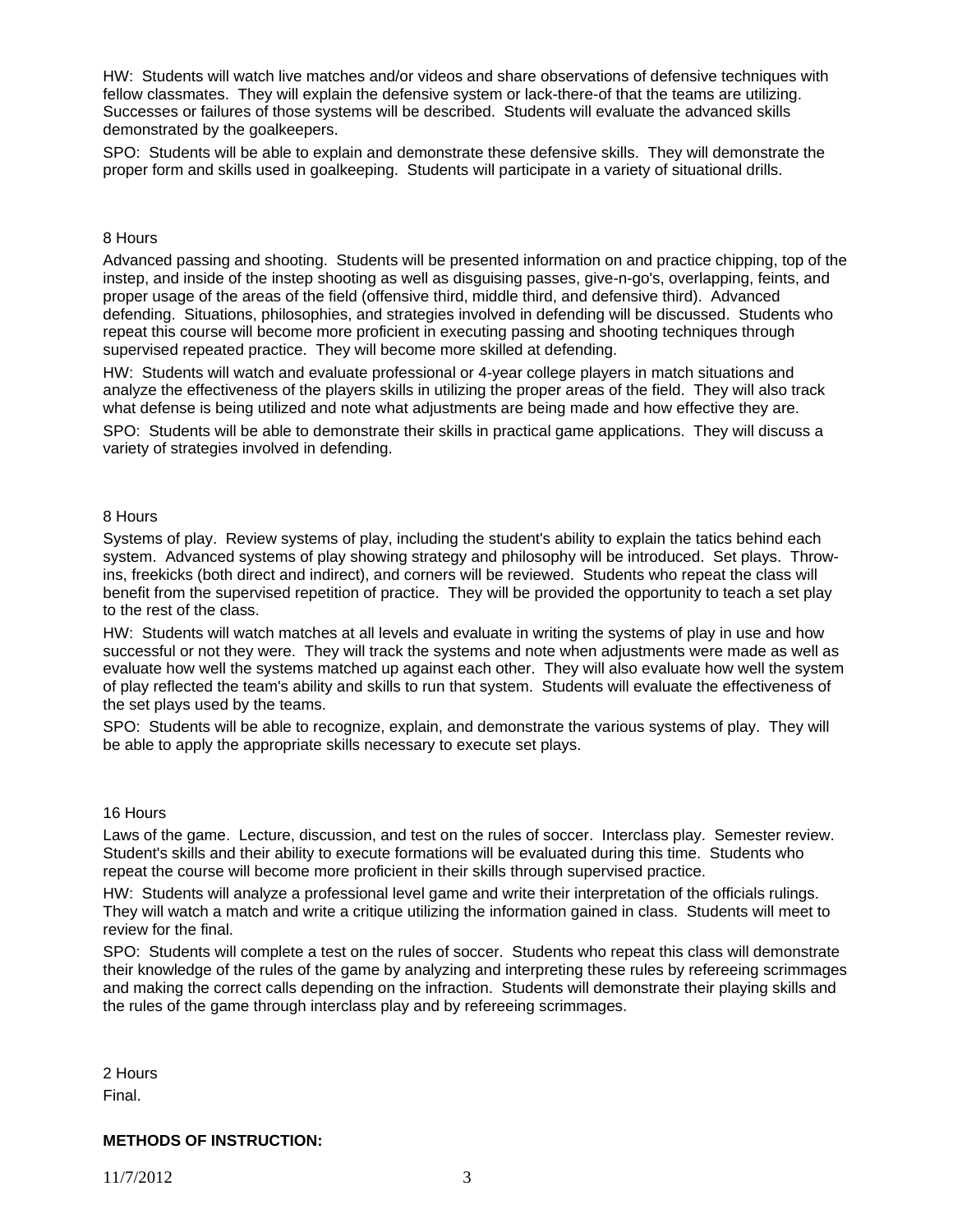Lecture, demonstration, guided practices, video-analysis and interpretation, group discussions.

### **METHODS OF EVALUATION:**

The types of writing assignments required: Written homework Other: Referee exam. The problem-solving assignments required: None The types of skill demonstrations required: Performance exams The types of objective examinations used in the course: Multiple choice True/false Other: Referee exam Other category: Course requires participation The basis for assigning students grades in the course: Writing assignments: 10% - 20% Problem-solving demonstrations: 0% - 0% Skill demonstrations: 30% - 50% Objective examinations: 10% - 20% Other methods of evaluation: 20% - 40%

# **REPRESENTATIVE TEXTBOOKS:**

# **ARTICULATION and CERTIFICATE INFORMATION**

 Associate Degree: GAV E1, effective 200630 CSU GE: CSU E1, effective 200630 IGETC: CSU TRANSFER: Transferable CSU, effective 200630 UC TRANSFER: Transferable UC, effective 200630

# **SUPPLEMENTAL DATA:**

Basic Skills: N Classification: A Noncredit Category: Y Cooperative Education: Program Status: 1 Program Applicable Special Class Status: N CAN: CAN Sequence: CSU Crosswalk Course Department: PE